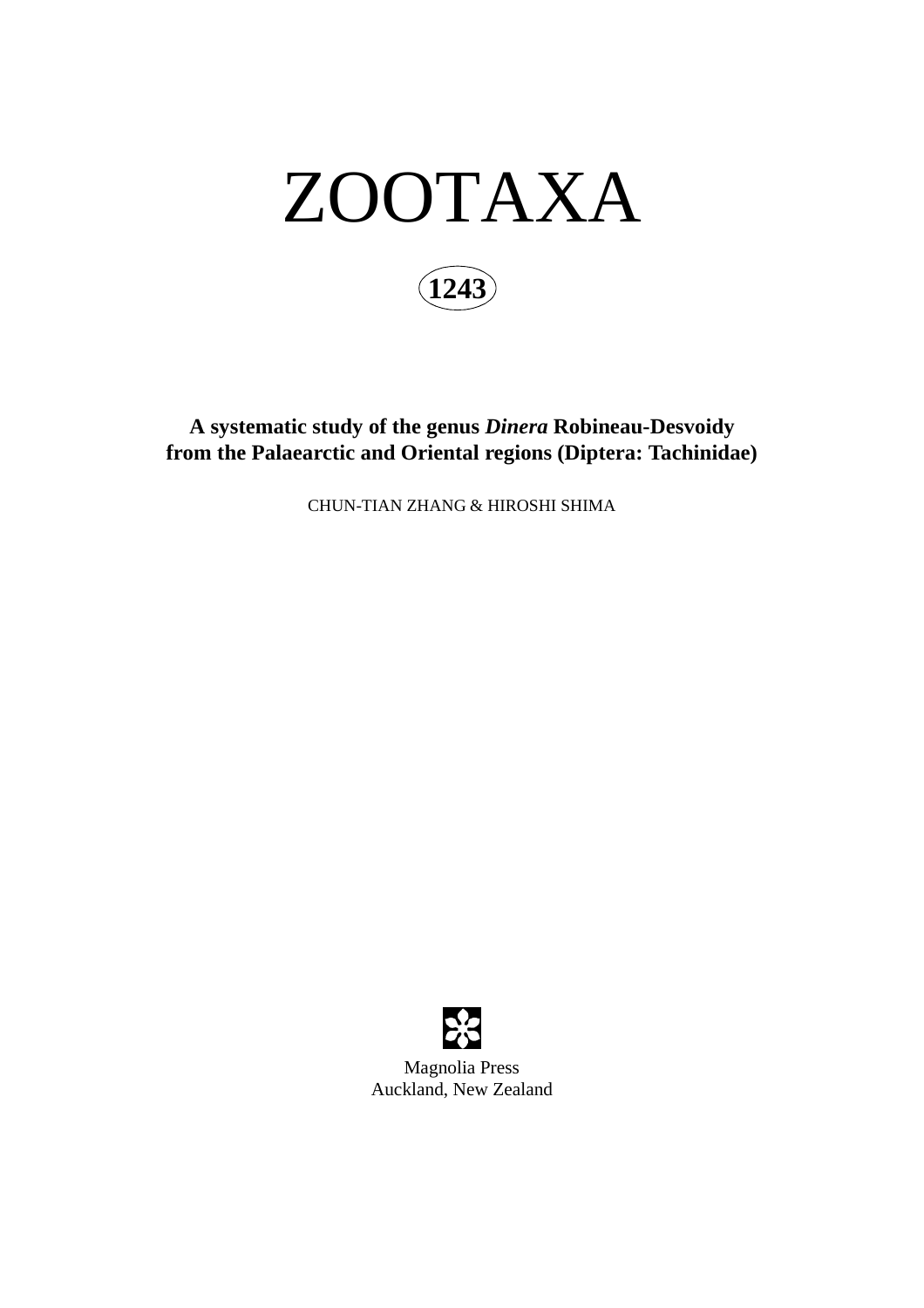CHUN-TIAN ZHANG & HIROSHI SHIMA **A systematic study of the genus** *Dinera* **Robineau-Desvoidy from the Palaearctic and Oriental regions (Diptera: Tachinidae)** (*Zootaxa* 1243) 60 pp.; 30 cm. 26 June 2006

ISBN 978-1-86977-014-3 (paperback)

ISBN 978-1-86977-015-0 (Online edition)

FIRST PUBLISHED IN 2006 BY Magnolia Press P.O. Box 41383 Auckland 1030 New Zealand e-mail: zootaxa@mapress.com http://www.mapress.com/zootaxa/

© 2005 Magnolia Press

All rights reserved.

No part of this publication may be reproduced, stored, transmitted or disseminated, in any form, or by any means, without prior written permission from the publisher, to whom all requests to reproduce copyright material should be directed in writing.

This authorization does not extend to any other kind of copying, by any means, in any form, and for any purpose other than private research use.

ISSN 1175-5326 (Print edition) ISSN 1175-5334 (Online edition)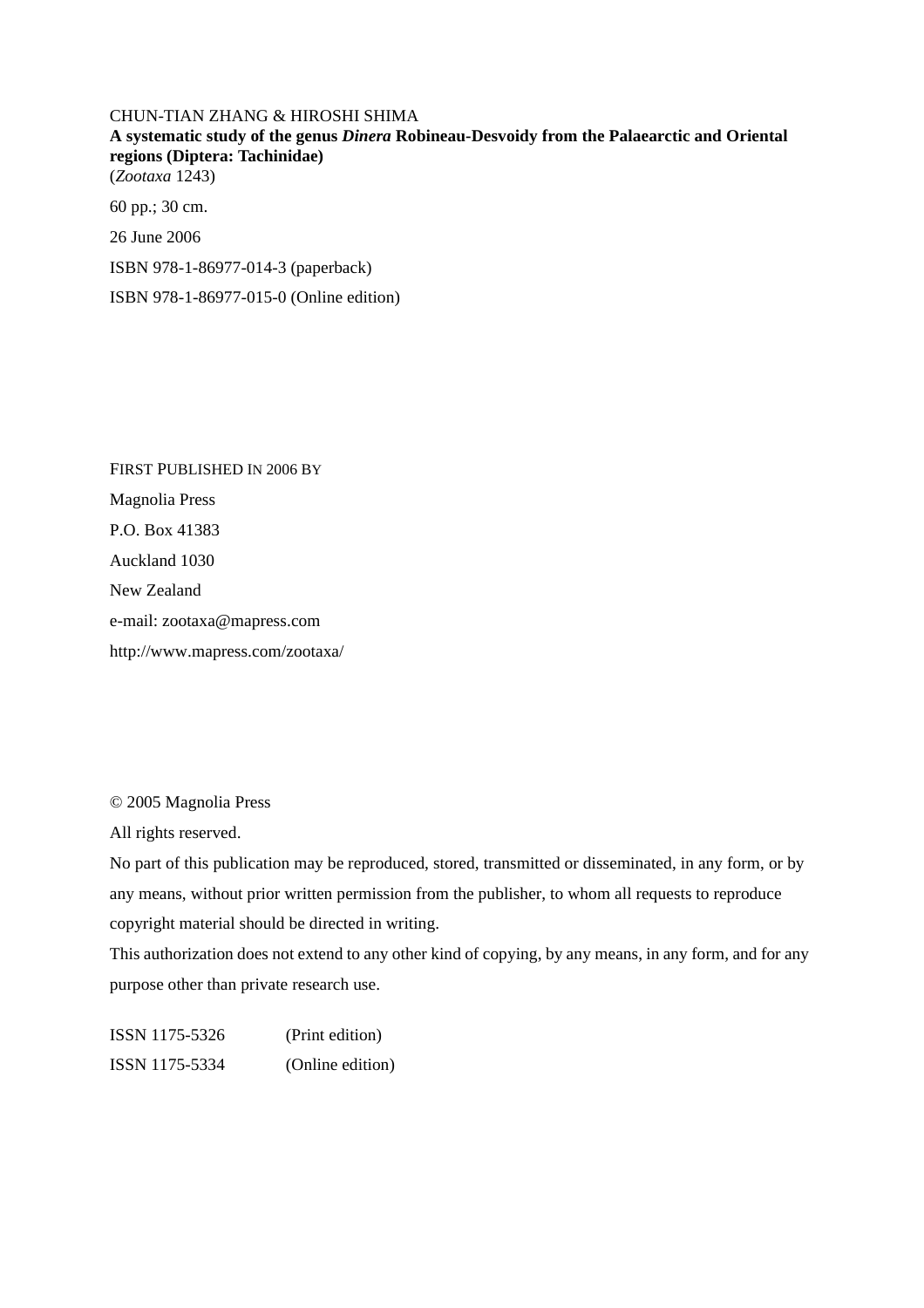

ISSN 1175-5326 (print edition) ZOOTAXA  $\overline{\text{ISSN }1175\text{-}5334 \text{ (online edition)}}$ 



# A systematic study of the genus Dinera Robineau-Desvoidy from the Palaearctic and Oriental regions (Diptera: Tachinidae)

## CHUN-TIAN ZHANG<sup>1</sup> & HIROSHI SHIMA<sup>2</sup>

<sup>1</sup>Institute of Entomology, Shenyang Normal University, Shenyang 110034, China.

<sup>2</sup>Biosystematics Laboratory, Graduate School of Social and Cultural Studies, Kyushu University, Fukuoka 810-8560, Japan.

### **Table of contents**

Accepted by J. O'Hara: 19 May 2006; published: 26 Jun. 2006